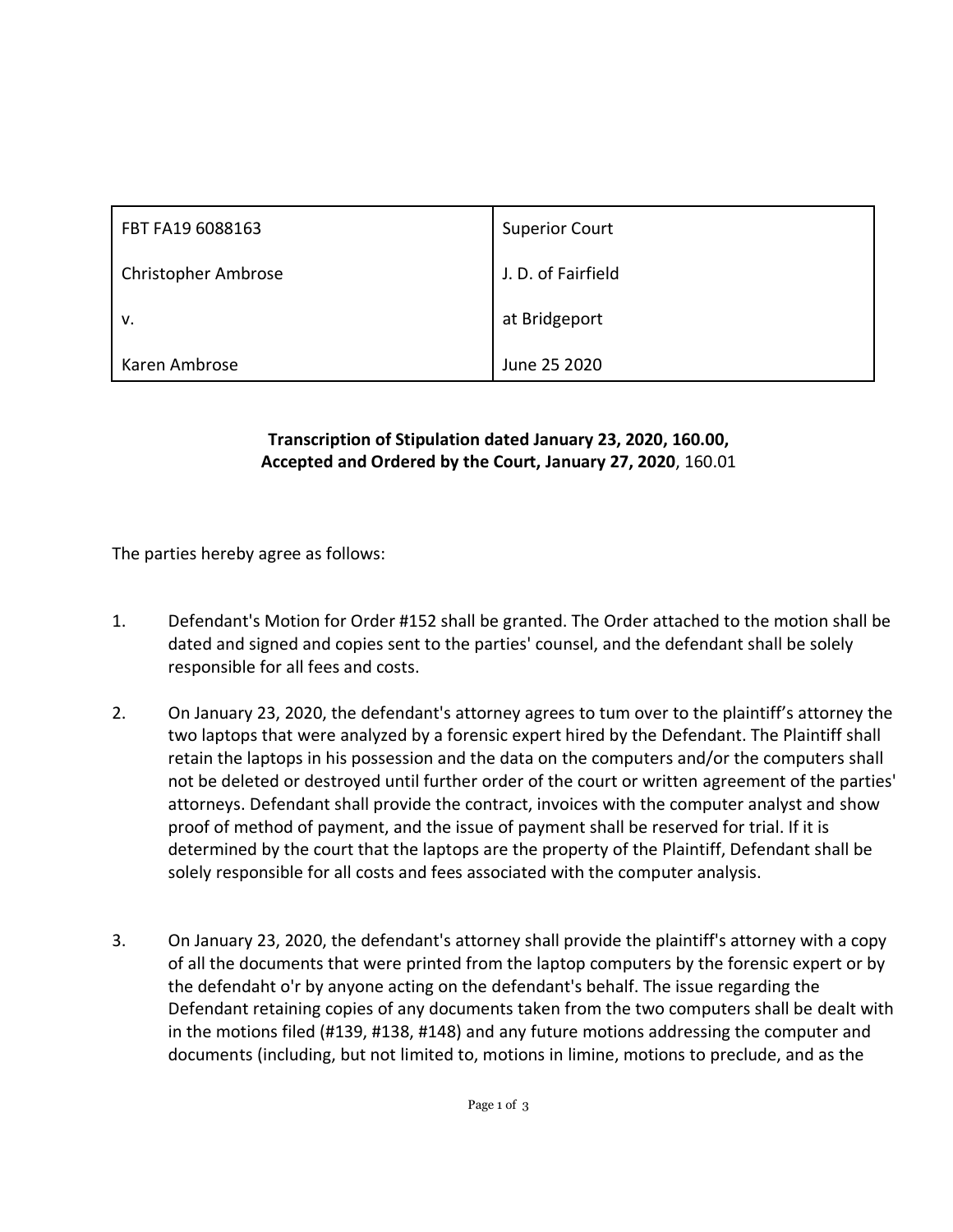court's order regarding retaining any copies/originals shall rule.

- 5. The party's [sic] hereby agree that he/she will not share by any means (including verbally) with any person any information obtained/produced from either laptop or purported to be obtained/produced by either laptop until the other party has had copies and seen all documents to be provided, and approved of the documents and third parties.
- 6. No later than January 28, 2b20, the defendant's attorney shall provide the plaintiffs attorney a list of all persons with whom the defendant has already shared by any means (including verbally, by text, email or digitally) any information obtained/produced from or purported to be obtained/produced from either laptop. This list shall be comprehensive and include, but not be limited to, all family members, friends, neighbors and professional colleagues.
- 7.5 The Defendant has already provided (today) 5,600 page of documents taken from the 2 laptops herein described, to Dr. Biren Caverly. Dr. Biren Caverly shall not be permitted by mutual agreement to look and any said documents before or until the Plaintiff has had the opportunity to review the document, and until all objections to any of the material is dealt with be mutual agreement or court order.
- 8. The parties shall authorize their attorneys to obtain a credit report from the 3 major bureaus (Experian; Transunion; and Equifax) and the attorneys shall exchange the reports in 7 days.
- 9. The parties shall obtain their SS earnings statements online and provide the other party with a copy within 7 days.
- 10. The parties shall be deposed on 2/21 (defendant from 10 am to 1 pm; and the plaintiff from 2 pm to 5 pm). In addition, if the attorneys are able to attend, the parties shail also be deposed on 2/3 (defendant from 10 am to 1 pm; and the plaintiff from 2•Epm to 5 pm).
- 11. The parties agree that the minor child Mia shall be enrolled at Adams middle school in Guilford, CT for the remainder of the 2019-2020 school year.